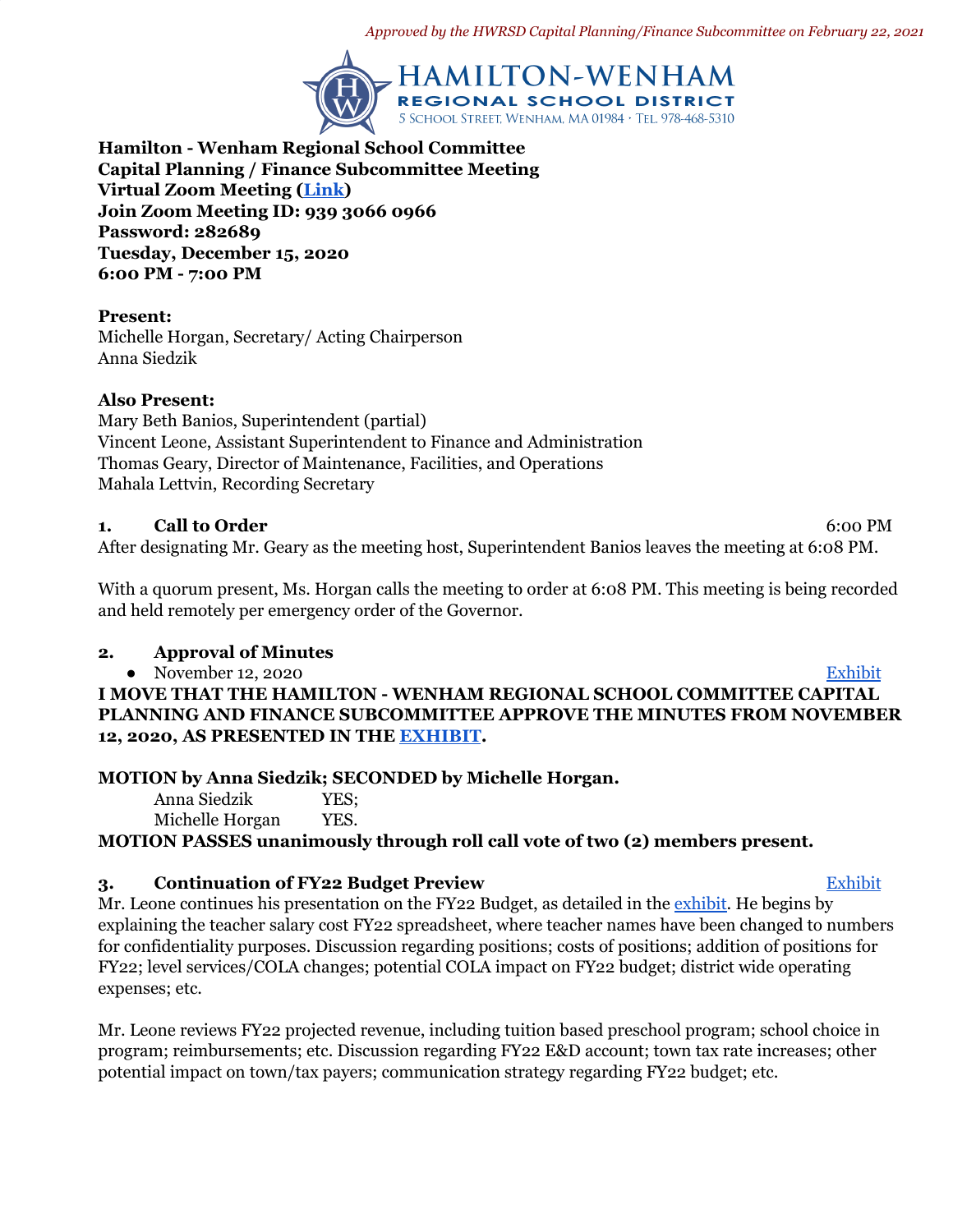Discussion regarding work moving forward in the budget process and ensuring a collaborative relationship with towns during this time. Ms. Siedzik notes that she would like to see other options for the budget, as she does not believe the budget, as presented, will pass in Town Meetings.

## **4. Review/Discuss FY22 Capital Plan** [Exhibit](https://docs.google.com/spreadsheets/d/124pZ4Yo32nejVeTQlINEYh1NcpvR0zoK/edit#gid=1366430001)

Mr. Geary presents the details of the FY22 Capital Plan, as presented in the [exhibit.](https://docs.google.com/spreadsheets/d/124pZ4Yo32nejVeTQlINEYh1NcpvR0zoK/edit#gid=1366430001) There is discussion regarding the purchase and utility of furniture for the schools: the desks purchased for COVID can be grouped in multiple setups, and will be useful in the district's future.

Discussion regarding voter support; communication strategy; work plan and future School Committee meetings; etc.

The FY22 Budget and Capital Plan will be presented to the School Committee on 01/06/2021.

The subcommittee will meet at 7:00 PM on  $12/21/2020$  with the one agenda item to approve the Capital Plan. Mr. Leone will email the bond counselor to determine the minimum amount to be borrowed.

# **5. TURF Working Group discussion** Exhibit

Tabled until the 01/11/21 *Capital Planning/ Finance Subcommittee* meeting.

# **6. Set date for future meeting**

The *Capital Planning/ Finance Subcommittee* will meet 12/21/2020 at 7:00 PM and again on 01/11/2021 at 7:00 PM. Ms. Horgan will work with Janell Carleo to post the agenda for next week's meeting (due by Thursday, 12/17/2020).

# **7. Other items not reasonably anticipated by Chair**

None.

## **8. Vote to Adjourn**

**I MOVE THAT THE HAMILTON - WENHAM REGIONAL SCHOOL COMMITTEE CAPITAL PLANNING/ FINANCE SUBCOMMITTEE ADJOURN THE 12/15/2020 MEETING AT 7:56 PM.**

## **MOTION by Michelle Horgan; SECONDED by Anna Siedzik.**

Anna Siedzik YES; Michelle Horgan YES. **MOTION PASSES unanimously through roll call vote of two (2) members present.**

*Respectfully submitted January 27, 2021 by Mahala Lettvin, Recording Secretary.*

\*\*Per Governor Baker's order suspending certain provisions of the Open Meeting Law, G.L. c. 30A § 20, the public will not be allowed to physically access this School Committee meeting. The School Committee reserves the right to implement additional remote participation procedures and will notify the public of these procedures as soon as practicable. Please [click here](https://41g41s33vxdd2vc05w415s1e-wpengine.netdna-ssl.com/wp-content/uploads/2020/03/OpenMtgLaw_ExecOrder_Mar32020.pdf) to read the Order Suspending Certain Provisions of the Open Meeting Law, G.L. c. 30A, § 20.\*\*

\*Zoom App Information: If you plan to participate, download the [Zoom.com](http://zoom.com/) application now. The option to download will also be available at the start of the meeting. When opening the Zoom App, select "Join Meeting" in the upper right corner and enter the meeting id: 939 3066 0966; password: 282689. The community should ask questions via the "chat" function within the Zoom application during the Citizen's Comments section. During the Zoom meeting, participants will be given instructions on how to provide their comments. Unfortunately, we must limit the in-person conversations to just the Committee members. However, for

Hamilton - Wenham School Committee **Capital Planning/Finance Subcommittee** 12/15/2020 Meeting Minutes Page 2 of 3